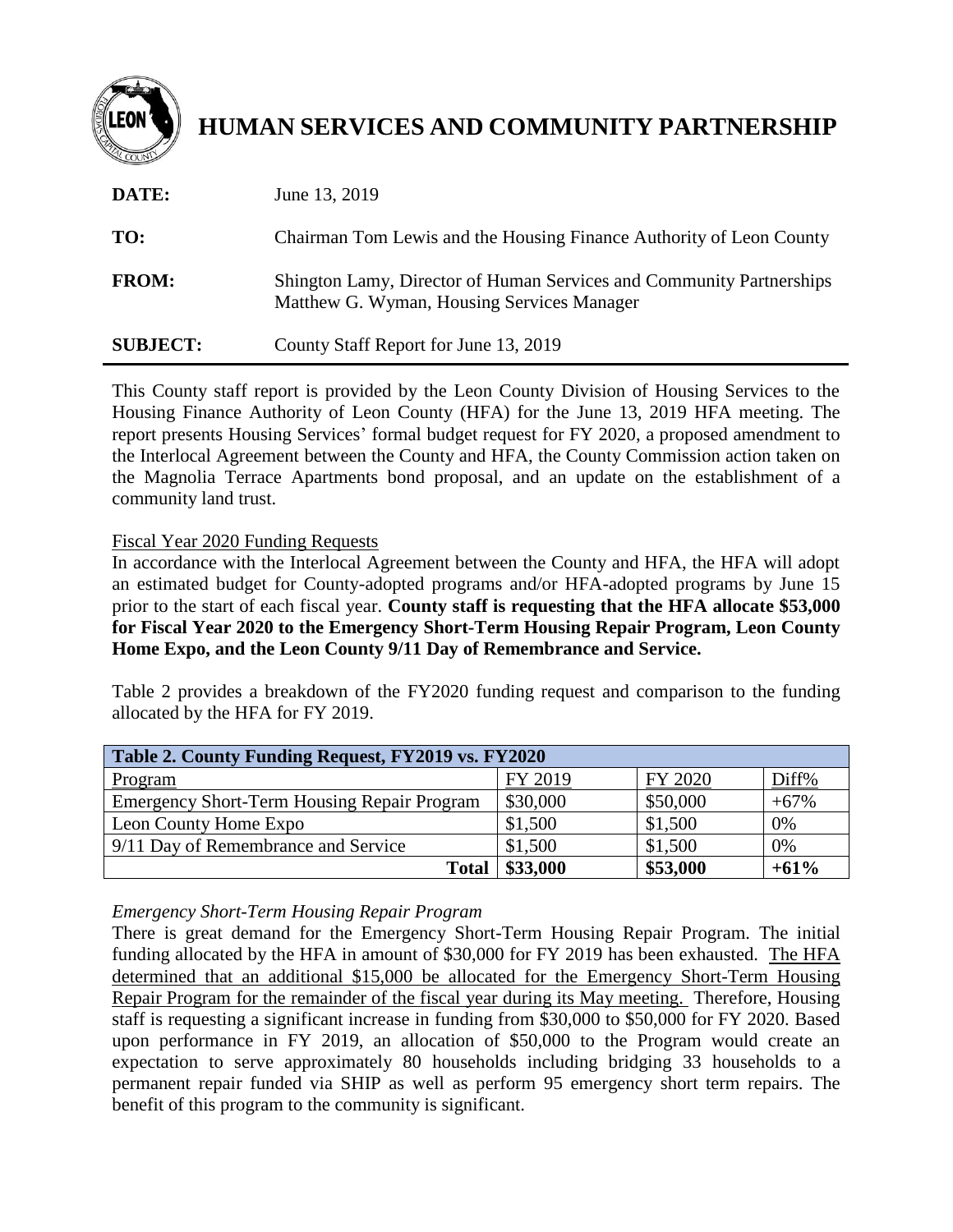#### *Leon County Home Expo*

Historically, the HFA has been a financial sponsor of the Annual Home Expo which offers potential and existing homeowners information on down payment assistance, minor home repair and home maintenance tips. The 2019 Home Expo was held on Saturday, April 13, 2019. Approximately 150 residents participated in this year's event. The Home Expo experience a 35% increase in attendance over the 2018 event. The HFA provided \$1,500 which assisted with promotion and advertising activities. County staff is requesting level funding for FY2020. The next Home Expo will be held in spring 2020.

#### *9/11 Day of Remembrance and Service*

The County's 9/11 Day of Remembrance and Service event is held annually to help revitalize an area neighborhood. County staff, community partners and volunteers provide minor home rehabilitation and landscape projects to residents in commemoration of the spirit of community displayed following the tragic events of September 11, 2001. Each year, the 9/11 Day of Remembrance and Service is held on the third Thursday in the month of August. The next event will be held on Thursday, August 22, 2019 at the Lakewood Estate neighborhood located in northwest Leon County off Tower Road. County staff is requesting level funding for FY2020.

#### Amendment to the Interlocal Agreement

On May 22, 2018 the HFA and the County entered into an Interlocal Agreement to memorialize the continued partnership between the two entities. As required, staff and the HFA Administrator have, and continue, to collaborate on down payment assistance loans issued from October 1, 1998 to September 30, 2008. In pursuit of fully complying with the terms of the agreement, staff and the HFA administrator agree that part of paragraph 5 (a) of the agreement is unnecessary.

Therefore, addendum language has been proposed that seeks to eliminate the contractual obligation of Housing staff to provide quarterly reports and a plan for expenditure to HFA regarding down payment assistance loans. Any proceeds generated from satisfied liens related to the use of State Housing Initiatives Partnership (SHIP) dollars are statutorily required to be returned to the County's SHIP Trust Fund. Once the funds return to the Trust Fund, they are obligated by Florida Statute 420.907-420.9079 to be used for housing activities. The statutory requirement makes the plan for expenditure moot and the quarterly report an exercise in futility.

**Staff recommends the execution of the contract addendum (Attachment #1) to maintain compliance and eliminate unnecessary requirements.** If executed by HFA, staff expects to bring the amendment before the Board of County Commissioners in pursuit of fully executing the addendum on July 9, 2019.

#### Magnolia Terrace Bond Issue & Board of County Commissioner Comment

On May 28, 2019, the County Commission approved a Resolution authorizing the Housing Finance Authority of Leon County to issue a \$13 million bond for the acquisition and rehabilitation of the Magnolia Terrace Apartments; a multi-family housing development. During discussion of the agenda item, multiple Commissioners made inquiries that staff consider pertinent to the HFA. Those comments have been summarized and are listed as follows: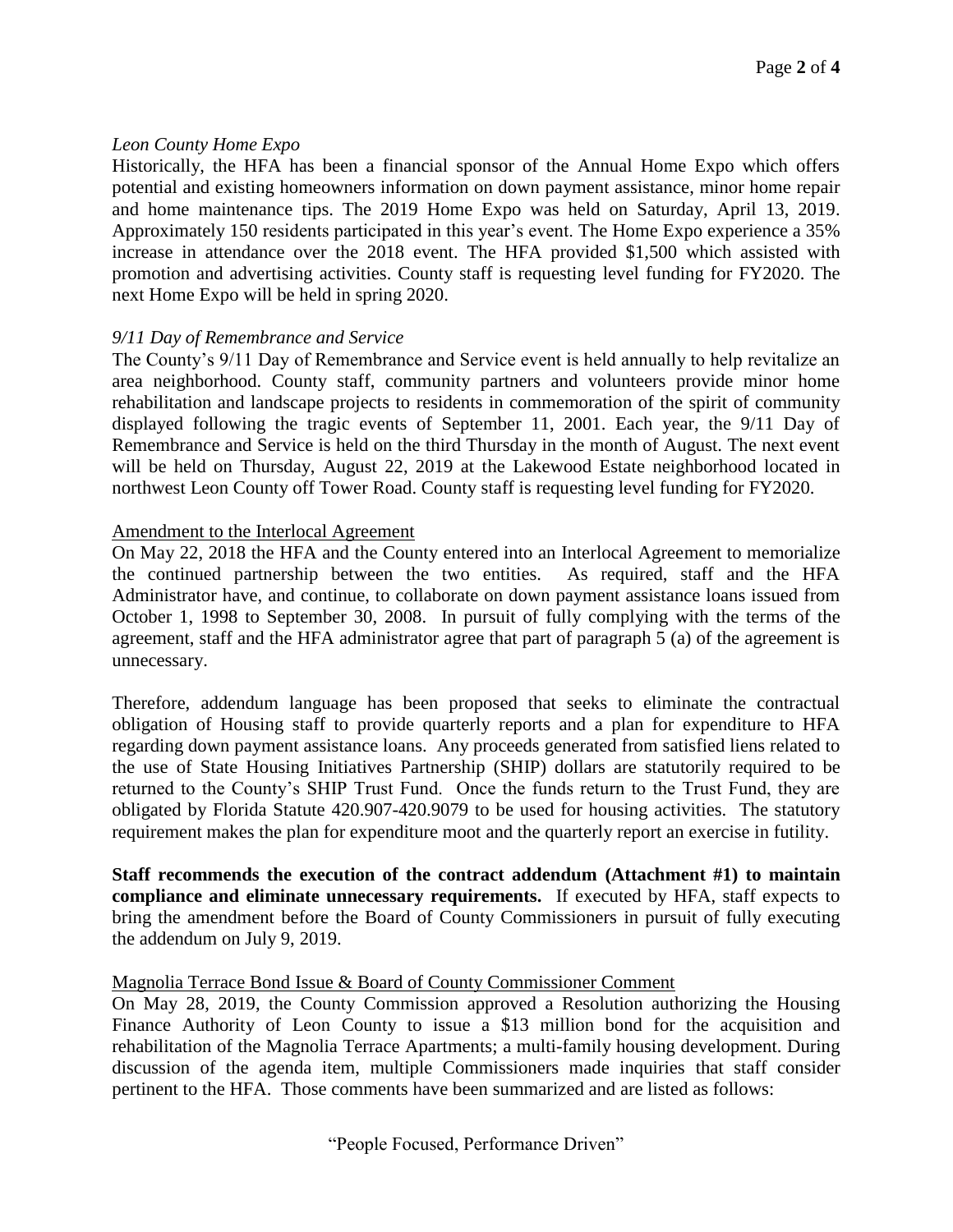- County Commissioner Mary Ann Lindley mentioned interest in HFA obligating the developer preferentially use local construction contractors. She added that Career Source Capital Regional programming may add some cost benefits for hiring local skill workers. She also requested HFA consider requiring the developer institute a minority, women small business enterprise preference.
- County Commissioner Nick Maddox requested a mock up drawing or image to illustrate what a Magnolia Terrace apartment unit would look like when renovation was complete. He also inquired about the possibility of the HFA financing single family housing developments.
- County Commissioner Bill Proctor also encouraged the HFA to explore investment in single family housing that could remain affordable in perpetuity.

### Community Land Trust

On June 18, 2019 the County Commission will consider staff's recommendation to negotiate and execute an agreement with Tallahassee Lender's Consortium (TLC) to serve as the community land trust for the County. Community land trusts create a permanent inventory of affordable housing and limit gentrification in redeveloping neighborhoods. In a community land trust model a home and the land it sits on are considered separate which allows the sale and transfer of title of the home without selling the land. The land remains a part of a 99-year ground lease that is maintained by a nonprofit organization that serves as the community land trust. The ground lease limits the resale value of the home and ensures that the home remains affordable in perpetuity. Community land trusts can serve specific neighborhoods or an entire county or region. Currently, there are no community land trusts in Tallahassee-Leon County.

On June 18, 2018, the County Commission authorized the County Administrator to issue a request for qualification in conjunction with the City of Tallahassee for organizations that may serve as a community land trust. A joint request for qualification (RFQ) was issued on November 2018 through the City Purchasing Division to identify local organizations that are interested and have the capacity to serve as a community land trust. Responses were submitted from the following organizations:

- Farwest Helping Foundation Corp
- Graceful Solutions, Inc.
- Tallahassee Lender's Consortium (TLC)

An RFQ Committee was established which consisted of representatives from County government, City government, the Tallahassee Housing Authority, and Big Bend Habitat for Humanity. Following review of the submitted responses and presentations of the organizations, the RFQ Committee selected TLC for recommendation to serve as the community land trust for the County and City. TLC's proposal and presentation demonstrated that the organization has the capacity, affordable housing experience, and access to finance required to serve as a community land trust.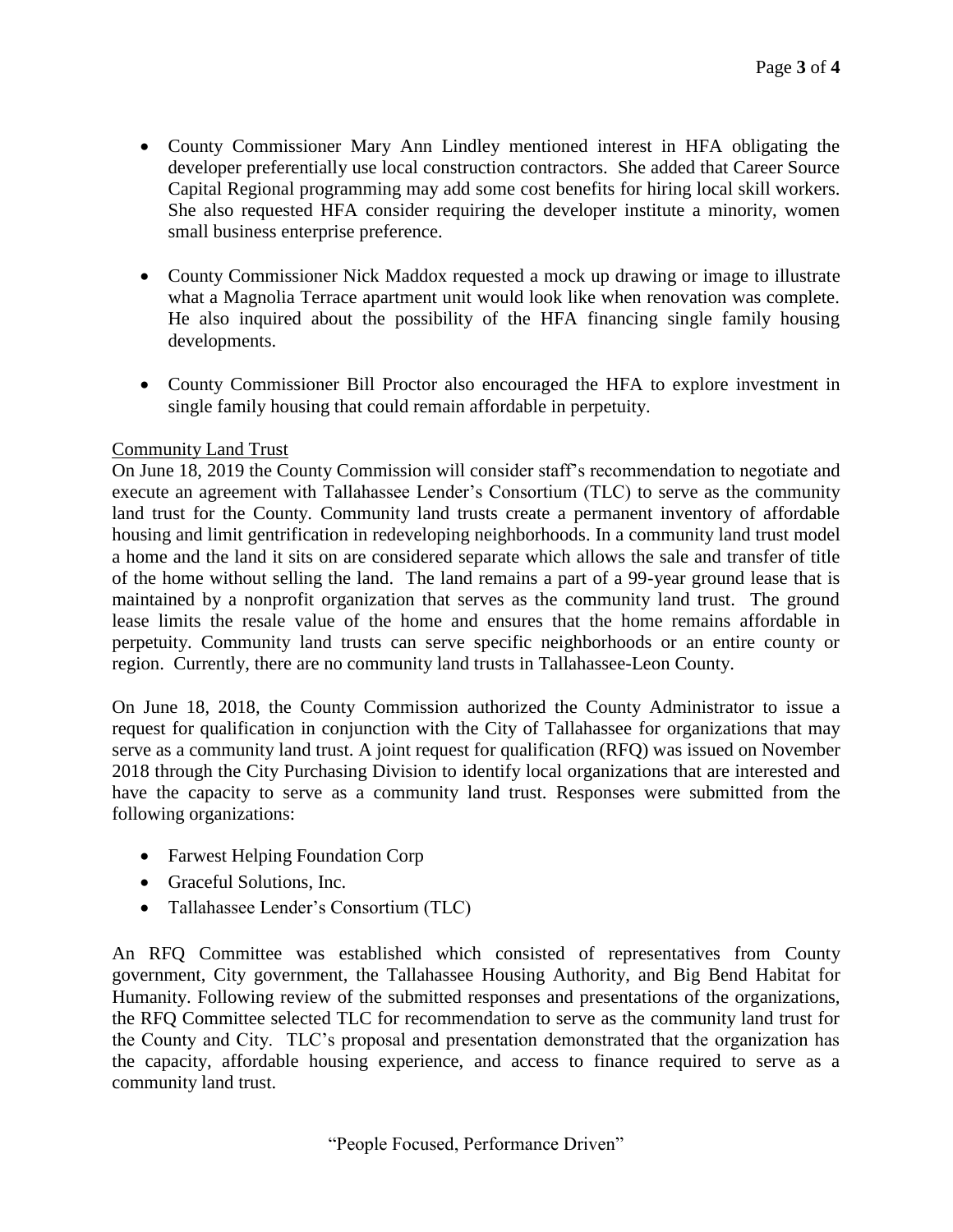TLC's proposal calls for the establishment of a community land trust that will build and maintain a combination of affordable single-family homes and mixed-income multi-family housing developments in Leon County. The single-family homes as well as set aside units in the multifamily housing development would remain affordable in perpetuity. Additionally, community land trust homeowners and tenants would have access to TLC programs and services including financial literacy courses, credit counseling, and home buyer education classes.

As previously mentioned, staff is recommending that the County Commission authorize the County Administrator to negotiate and execute an agreement with TLC to serve as the community land trust for the County. The agreement will provide the frame work for how the County will support community land trust activities through the conveyance of County-owned parcels that have been deemed appropriate for affordable housing by the Board.

The HFA will play an important role in the development of the agreement. Under Leon County Real Estate Policy No. 16-5, the HFA has the right first of refusal to partner with the County on the sale, lease, or donation of County-owned parcels deemed appropriate for affordable housing. The net proceeds from the sale of the properties are provided to the HFA to be utilized exclusively for affordable housing purposes. These parcels could potentially be provided to a community land trust. The HFA could be strategic and financially partner in developing permanent affordable single-family housing and multi-family housing developments through the community land trust. Staff will provide an update on the County Commission actions taken at the June 18th meeting and next steps for the establishment of the community land trust at the next HFA meeting.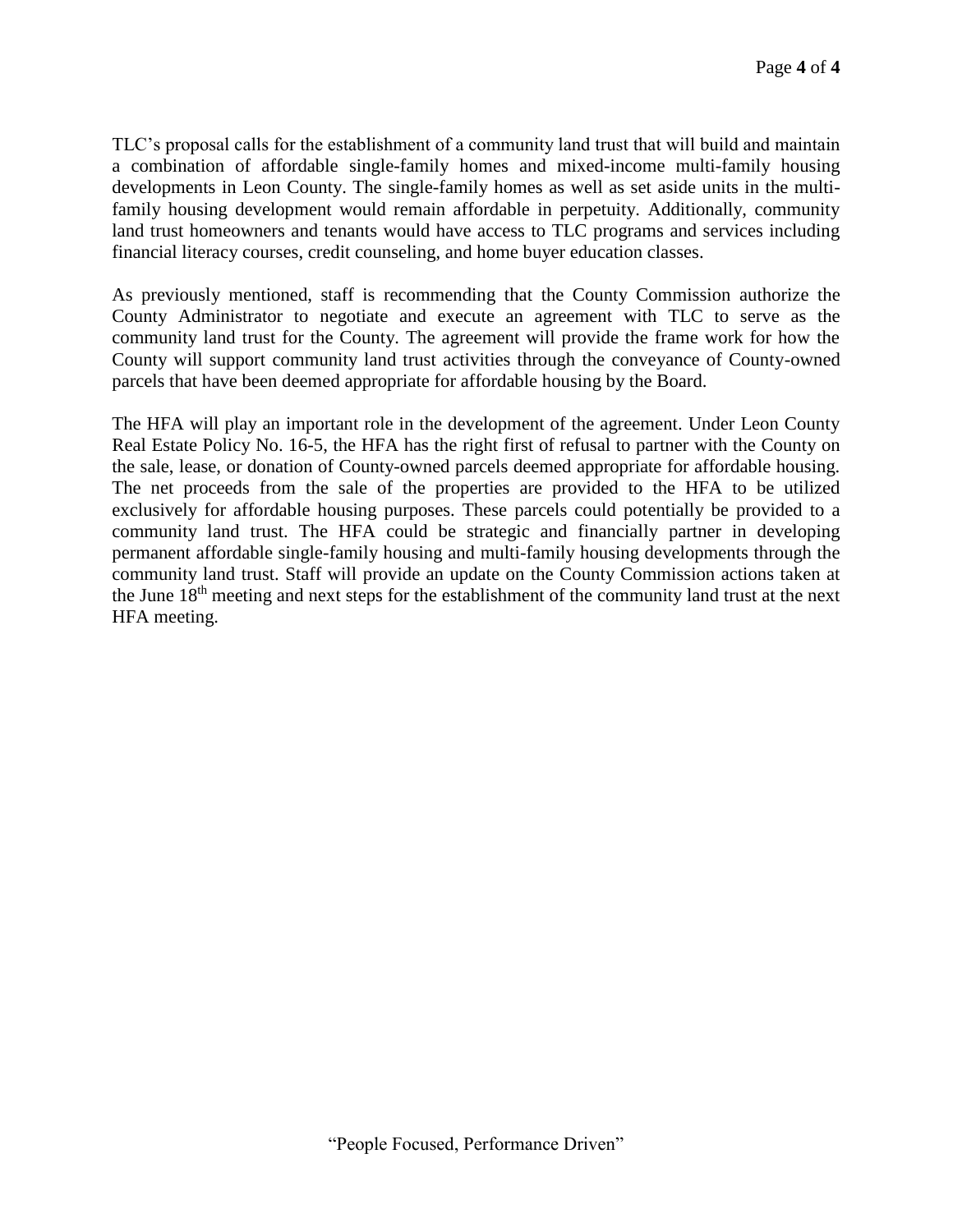#### **FIRST ADDENDUM TO THE INTERLOCAL AGREEMENT**

THIS FIRST ADDENDUM TO THE INTERLOCAL AGREEMENT, is made and entered into as of the date last entered below ("Effective Date"), by and between Leon County, Florida, a charter county and political subdivision of the State of Florida ("County"), and the Housing Finance Authority of Leon County, a local government body, corporate and politic ("HFA"). The County and HFA may be referred to collectively herein as the "Parties."

**WHEREAS,** the HFA was created pursuant to Chapter 159.604, Florida Statutes, and Ordinance Number 80-39, with the purpose of alleviating the shortage of affordable housing and investment capital for County residents who meet specific income qualifications; and

**WHEREAS,** Ordinance No. 80-39 was amended by Ordinance No. 17-02 and Resolution No. 17-02 to provide the HFA autonomy to approve its own budget, contracts and policies; and

**WHEREAS,** on May 22, 2018, the Parties entered into an Interlocal Agreement to memorialize the continued partnership between the Parties as it relates to affordable housing within Leon County and to set forth the duties of each party; and

**WHEREAS,** the Parties agree to amend the Interlocal Agreement to remove the County's quarterly reporting, expenditure plan and concurrence obligations regarding funds recaptured from the Down Payment Assistance Loans set forth in Paragraph 5(a) of the Interlocal Agreement.

**NOW, THEREFORE,** in consideration of the mutual covenants set forth herein, the parties agree to amend the Interlocal Agreement as follows:

- 1. Paragraph 5 (a) shall be amended to read as follows;
	- a. Coordination on the Investment of DPA Loans. The Parties agree to coordinate and collaborate on the investment of any funds that may be recaptured from the Down Payment Assistance Loans issued during the period of October 1, 1998 through September 30, 2008 attached as in Exhibit B (the "Exhibit B DPA Loans") for housing rehabilitation and other strategies provided in the County's SHIP-LHAP and in accordance with SHIP criteria. The County will provide the HFA, at minimum, quarterly updates regarding funds recaptured from Exhibit B DPA Loans and will submit a plan for expenditure for the same to the HFA, which expenditure will be subject to concurrence by the HFA.
- 2. Except as stated herein, all other terms and conditions set forth herein shall remain in full force and effect.